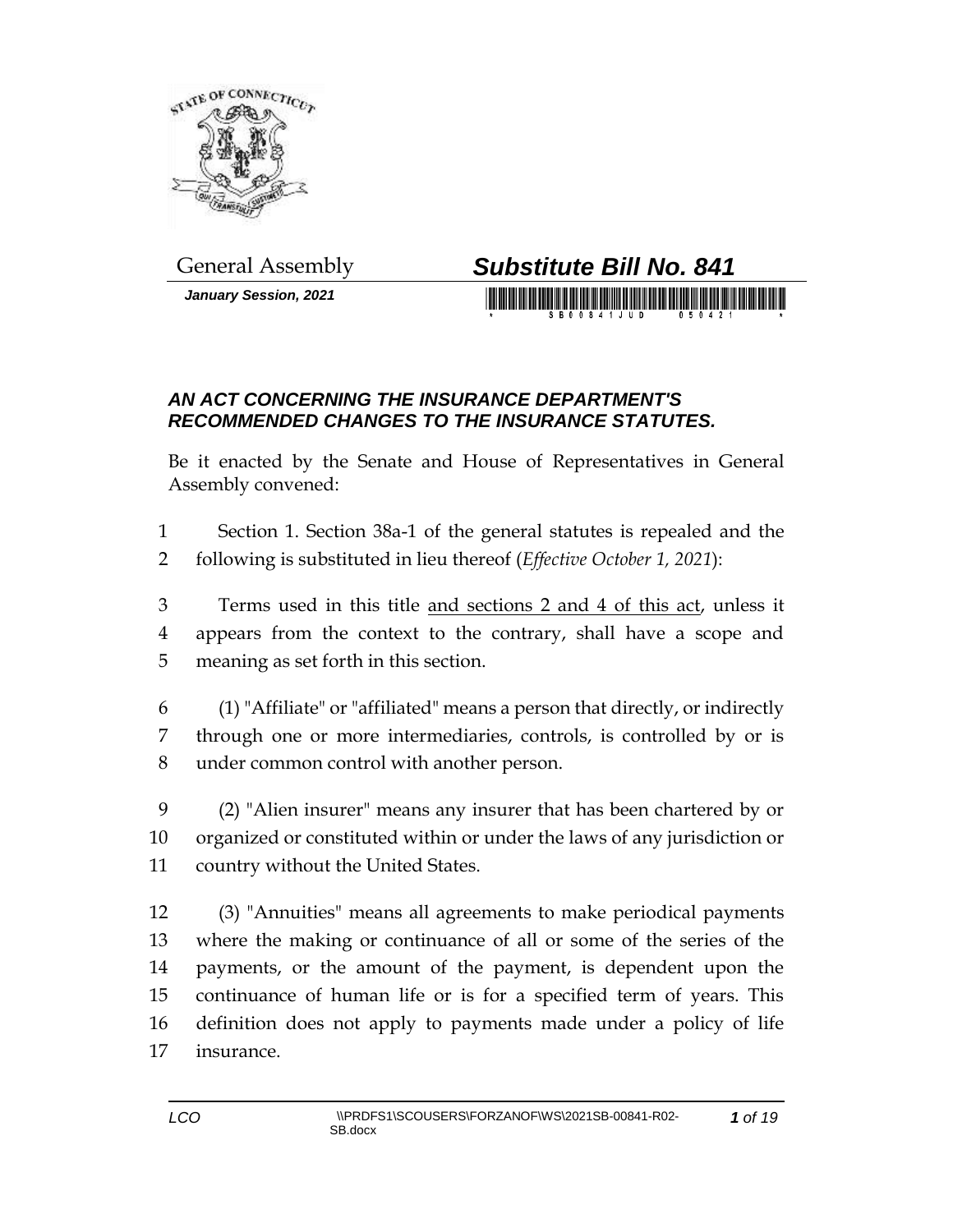(4) "Commissioner" means the Insurance Commissioner.

 (5) "Control", "controlled by" or "under common control with" means the possession, direct or indirect, of the power to direct or cause the direction of the management and policies of a person, whether through the ownership of voting securities, by contract other than a commercial contract for goods or nonmanagement services, or otherwise, unless the power is the result of an official position with the person.

 (6) "Domestic insurer" means any insurer that has been chartered by, incorporated, organized or constituted within or under the laws of this state.

 (7) "Domestic surplus lines insurer" means any domestic insurer that has been authorized by the commissioner to write surplus lines insurance.

 (8) "Foreign country" means any jurisdiction not in any state, district or territory of the United States.

 (9) "Foreign insurer" means any insurer that has been chartered by or organized or constituted within or under the laws of another state or a territory of the United States.

 (10) "Insolvency" or "insolvent" means, for any insurer, that it is unable to pay its obligations when they are due, or when its admitted assets do not exceed its liabilities plus the greater of: (A) Capital and surplus required by law for its organization and continued operation; or (B) the total par or stated value of its authorized and issued capital stock. For purposes of this subdivision "liabilities" shall include but not be limited to reserves required by statute or by regulations adopted by the commissioner in accordance with the provisions of chapter 54 or specific requirements imposed by the commissioner upon a subject company at the time of admission or subsequent thereto.

 (11) "Insurance" means any agreement to pay a sum of money, provide services or any other thing of value on the happening of a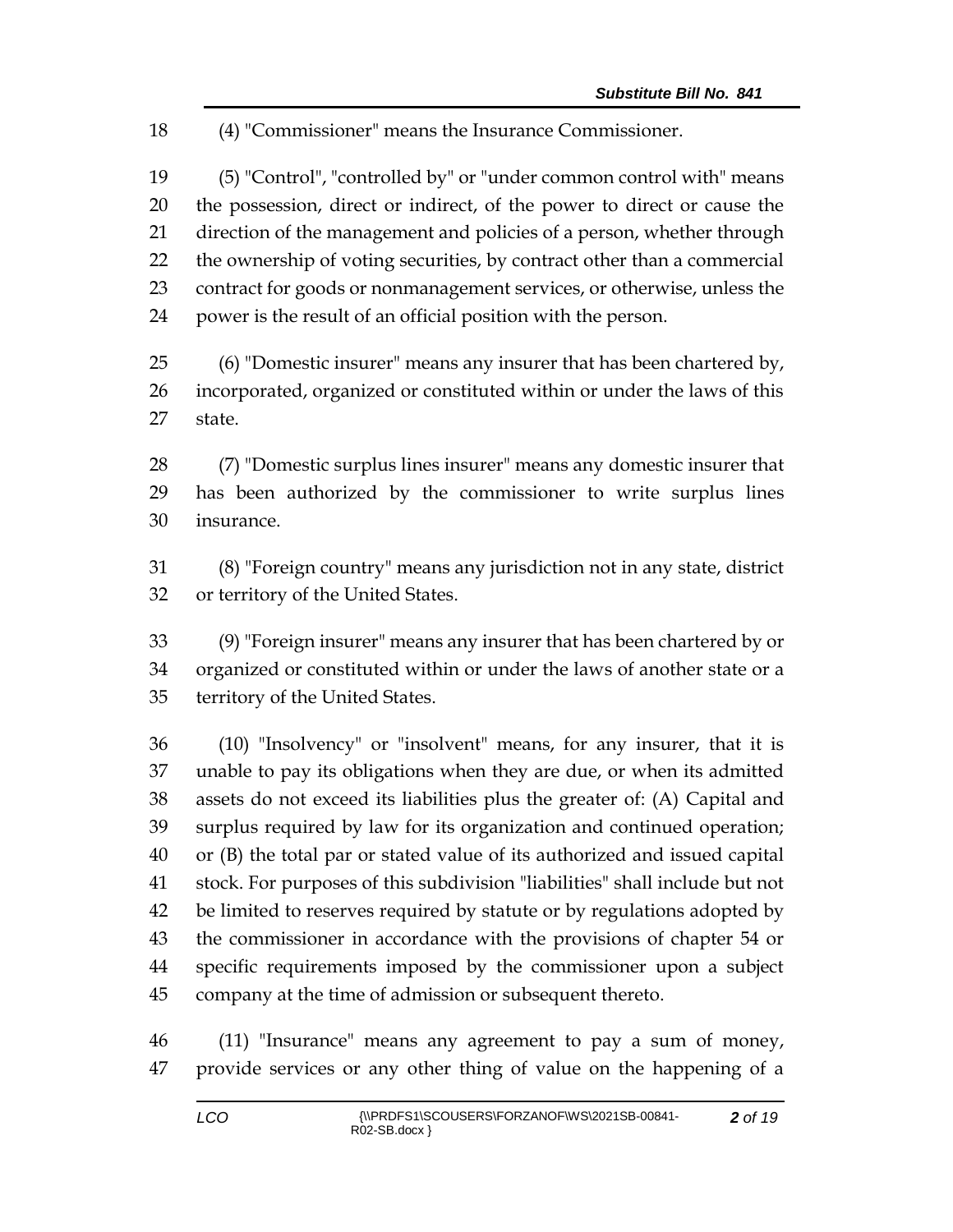particular event or contingency or to provide indemnity for loss in respect to a specified subject by specified perils in return for a consideration. In any contract of insurance, an insured shall have an interest which is subject to a risk of loss through destruction or impairment of that interest, which risk is assumed by the insurer and such assumption shall be part of a general scheme to distribute losses among a large group of persons bearing similar risks in return for a ratable contribution or other consideration.

 (12) "Insurer" or "insurance company" includes any person or combination of persons doing any kind or form of insurance business other than a fraternal benefit society, and shall include a receiver of any insurer when the context reasonably permits.

 (13) "Insured" means a person to whom or for whose benefit an insurer makes a promise in an insurance policy. The term includes policyholders, subscribers, members and beneficiaries. This definition applies only to the provisions of this title and does not define the meaning of this word as used in insurance policies or certificates.

 (14) "Life insurance" means insurance on human lives and insurances pertaining to or connected with human life. The business of life insurance includes granting endowment benefits, granting additional benefits in the event of death by accident or accidental means, granting additional benefits in the event of the total and permanent disability of the insured, and providing optional methods of settlement of proceeds. Life insurance includes burial contracts to the extent provided by section 38a-464.

 (15) "Mutual insurer" means any insurer without capital stock, the managing directors or officers of which are elected by its members.

 (16) "Person" means an individual, a corporation, a partnership, a limited liability company, an association, a joint stock company, a business trust, an unincorporated organization or other legal entity.

(17) "Policy" means any document, including attached endorsements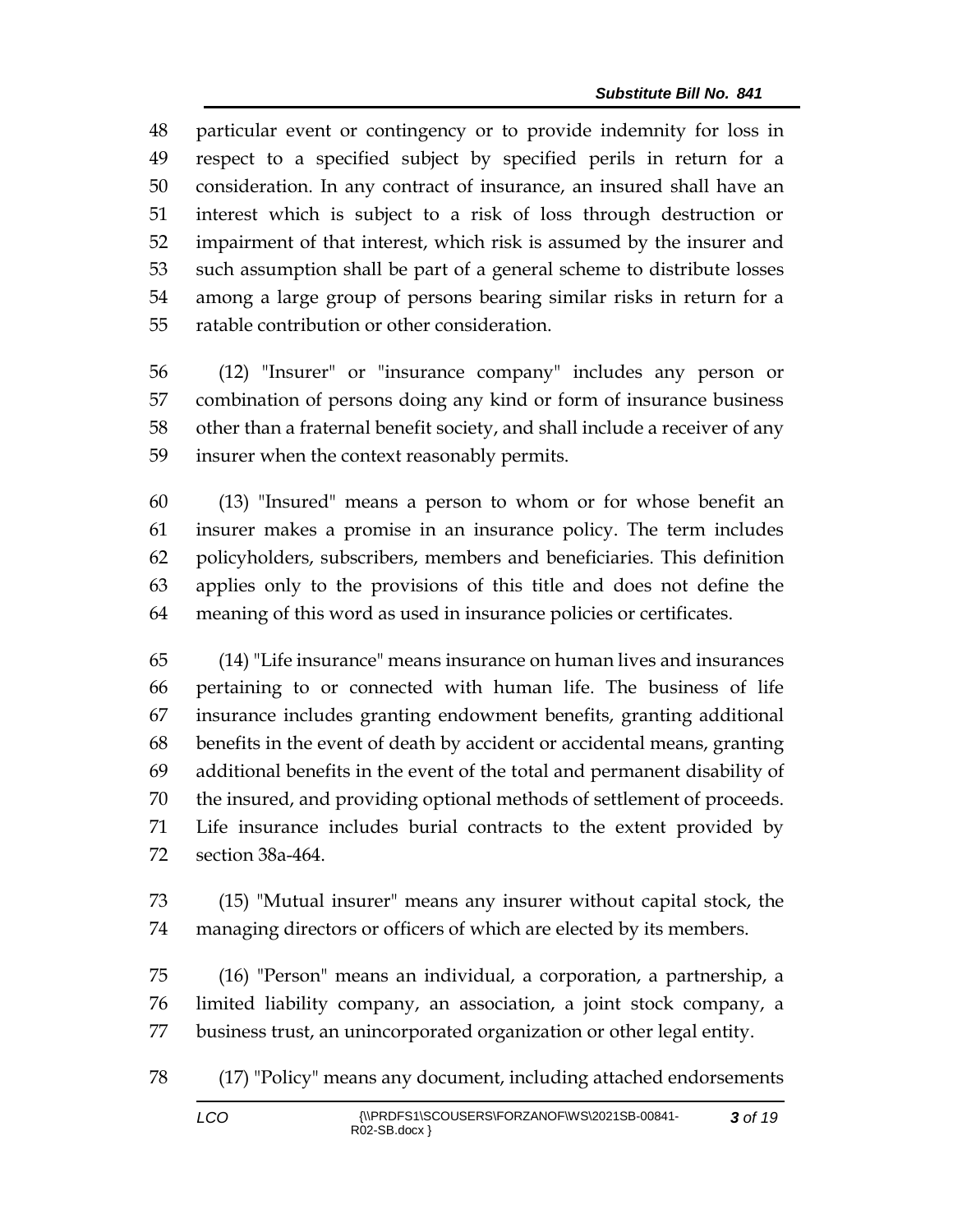| 79  | and riders, purporting to be an enforceable contract, which                |
|-----|----------------------------------------------------------------------------|
| 80  | memorializes in writing some or all of the terms of an insurance           |
| 81  | contract.                                                                  |
| 82  | (18) "State" means any state, district, or territory of the United States. |
| 83  | (19) "Subsidiary" of a specified person means an affiliate controlled      |
| 84  | by the person directly, or indirectly through one or more intermediaries.  |
| 85  | (20) "Unauthorized insurer" or "nonadmitted insurer" means an              |
| 86  | insurer that has not been granted a certificate of authority by the        |
| 87  | commissioner to transact the business of insurance in this state or an     |
| 88  | insurer transacting business not authorized by a valid certificate.        |
| 89  | (21) "United States" means the United States of America, its territories   |
| 90  | and possessions, the Commonwealth of Puerto Rico and the District of       |
| 91  | Columbia.                                                                  |
| 92  | Sec. 2. (NEW) (Effective October 1, 2021) No insurer, health care center   |
| 93  | or fraternal benefit society doing business in this state shall:           |
| 94  | (1) In connection with the issuance, withholding, extension or             |
| 95  | renewal of an annuity or an insurance policy for life, credit life,        |
| 96  | disability, long-term care, accidental injury, specified disease, hospital |
| 97  | indemnity or credit accident insurance, request, require, purchase or use  |
| 98  | information obtained from an entity providing direct-to-consumer           |
| 99  | genetic testing without the informed written consent of the individual     |
| 100 | who has been tested; or                                                    |
| 101 | (2) Condition insurance rates, the provision or renewal of insurance       |
| 102 | coverage or benefit or other conditions of insurance for an individual     |
| 103 | on:                                                                        |
| 104 | (A) Any requirement or agreement that the individual undergo               |
| 105 | genetic testing; or                                                        |

(B) The results of any genetic testing of a member of the individual's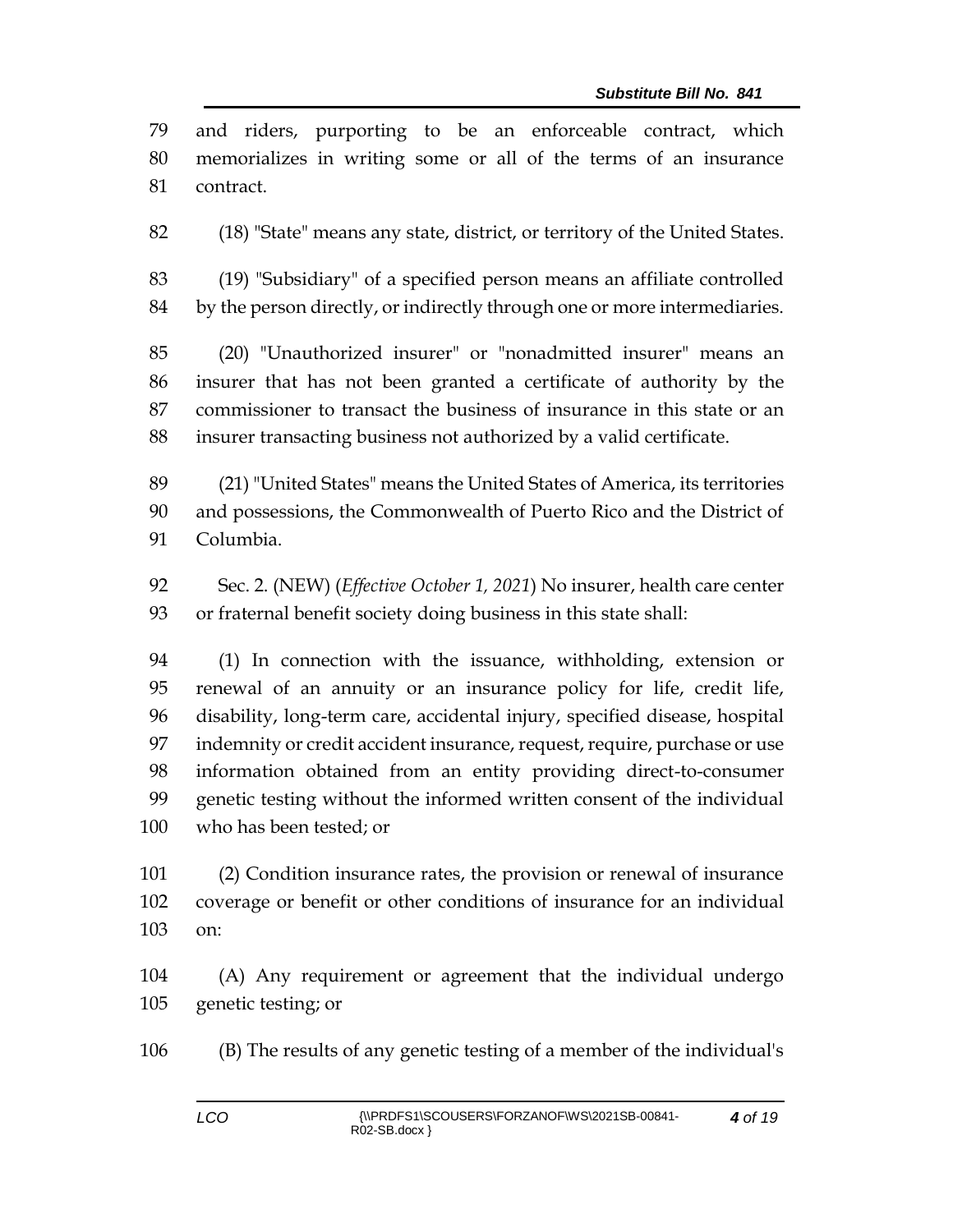family unless the results are contained in the individual's medical record.

 Sec. 3. Section 38a-816 of the general statutes is repealed and the following is substituted in lieu thereof (*Effective October 1, 2021*):

 The following are defined as unfair methods of competition and unfair and deceptive acts or practices in the business of insurance:

 (1) Misrepresentations and false advertising of insurance policies. Making, issuing or circulating, or causing to be made, issued or circulated, any estimate, illustration, circular or statement, sales presentation, omission or comparison which: (A) Misrepresents the benefits, advantages, conditions or terms of any insurance policy; (B) misrepresents the dividends or share of the surplus to be received, on any insurance policy; (C) makes any false or misleading statements as to the dividends or share of surplus previously paid on any insurance policy; (D) is misleading or is a misrepresentation as to the financial condition of any person, or as to the legal reserve system upon which any life insurer operates; (E) uses any name or title of any insurance policy or class of insurance policies misrepresenting the true nature thereof; (F) is a misrepresentation, including, but not limited to, an intentional misquote of a premium rate, for the purpose of inducing or tending to induce to the purchase, lapse, forfeiture, exchange, conversion or surrender of any insurance policy; (G) is a misrepresentation for the purpose of effecting a pledge or assignment of or effecting a loan against any insurance policy; or (H) misrepresents any insurance policy as being shares of stock.

 (2) False information and advertising generally. Making, publishing, disseminating, circulating or placing before the public, or causing, directly or indirectly, to be made, published, disseminated, circulated or placed before the public, in a newspaper, magazine or other publication, or in the form of a notice, circular, pamphlet, letter or poster, or over any radio or television station, or in any other way, an advertisement, announcement or statement containing any assertion, representation or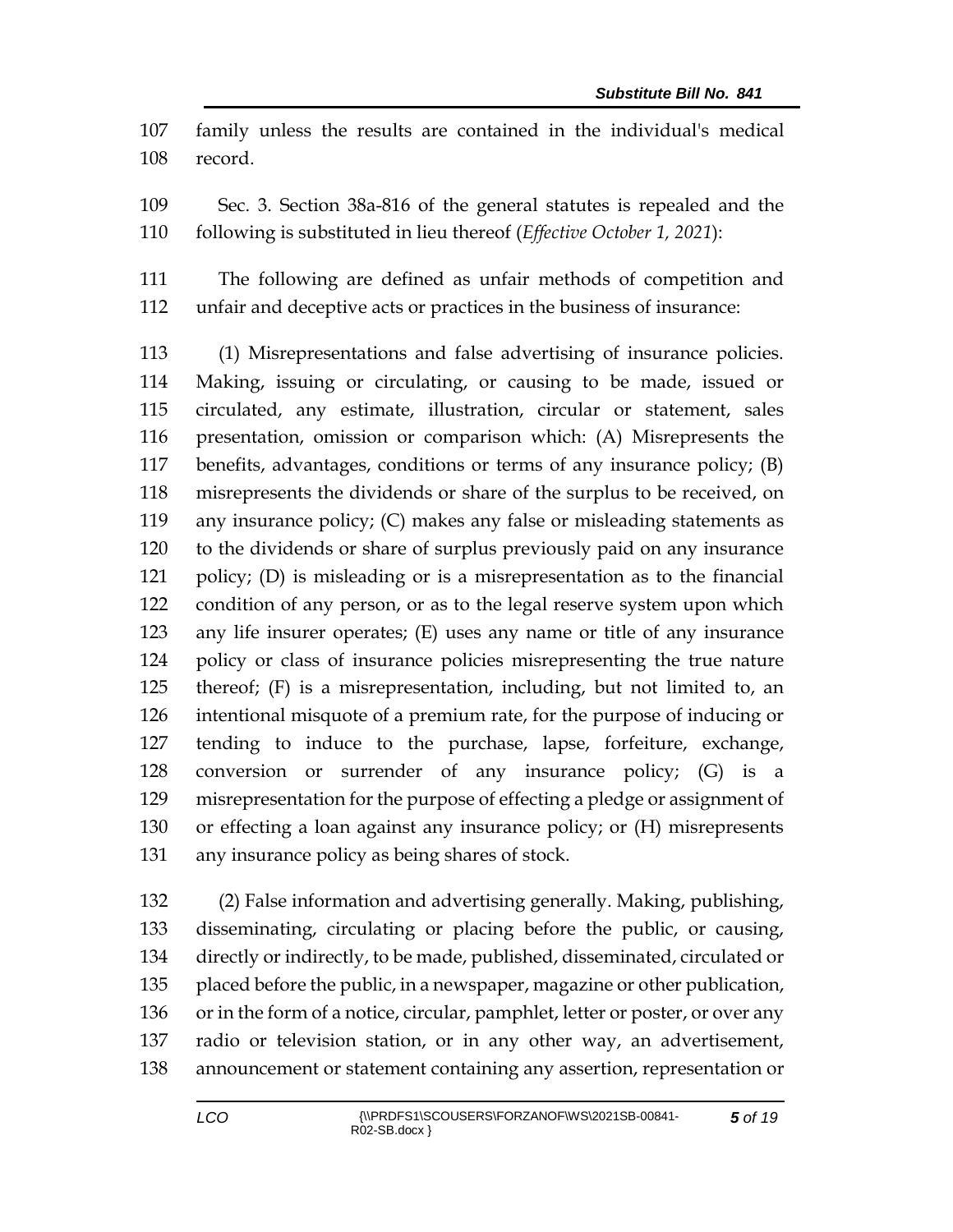statement with respect to the business of insurance or with respect to any person in the conduct of his insurance business, which is untrue, deceptive or misleading.

 (3) Defamation. Making, publishing, disseminating or circulating, directly or indirectly, or aiding, abetting or encouraging the making, publishing, disseminating or circulating of, any oral or written statement or any pamphlet, circular, article or literature which is false or maliciously critical of or derogatory to the financial condition of an insurer, and which is calculated to injure any person engaged in the business of insurance.

 (4) Boycott, coercion and intimidation. Entering into any agreement to commit, or by any concerted action committing, any act of boycott, coercion or intimidation resulting in or tending to result in unreasonable restraint of, or monopoly in, the business of insurance.

 (5) False financial statements. Filing with any supervisory or other public official, or making, publishing, disseminating, circulating or delivering to any person, or placing before the public, or causing, directly or indirectly, to be made, published, disseminated, circulated or delivered to any person, or placed before the public, any false statement of financial condition of an insurer with intent to deceive; or making any false entry in any book, report or statement of any insurer with intent to deceive any agent or examiner lawfully appointed to examine into its condition or into any of its affairs, or any public official to whom such insurer is required by law to report, or who has authority by law to examine into its condition or into any of its affairs, or, with like intent, wilfully omitting to make a true entry of any material fact pertaining to the business of such insurer in any book, report or statement of such insurer.

 (6) Unfair claim settlement practices. Committing or performing with such frequency as to indicate a general business practice any of the following: (A) Misrepresenting pertinent facts or insurance policy provisions relating to coverages at issue; (B) failing to acknowledge and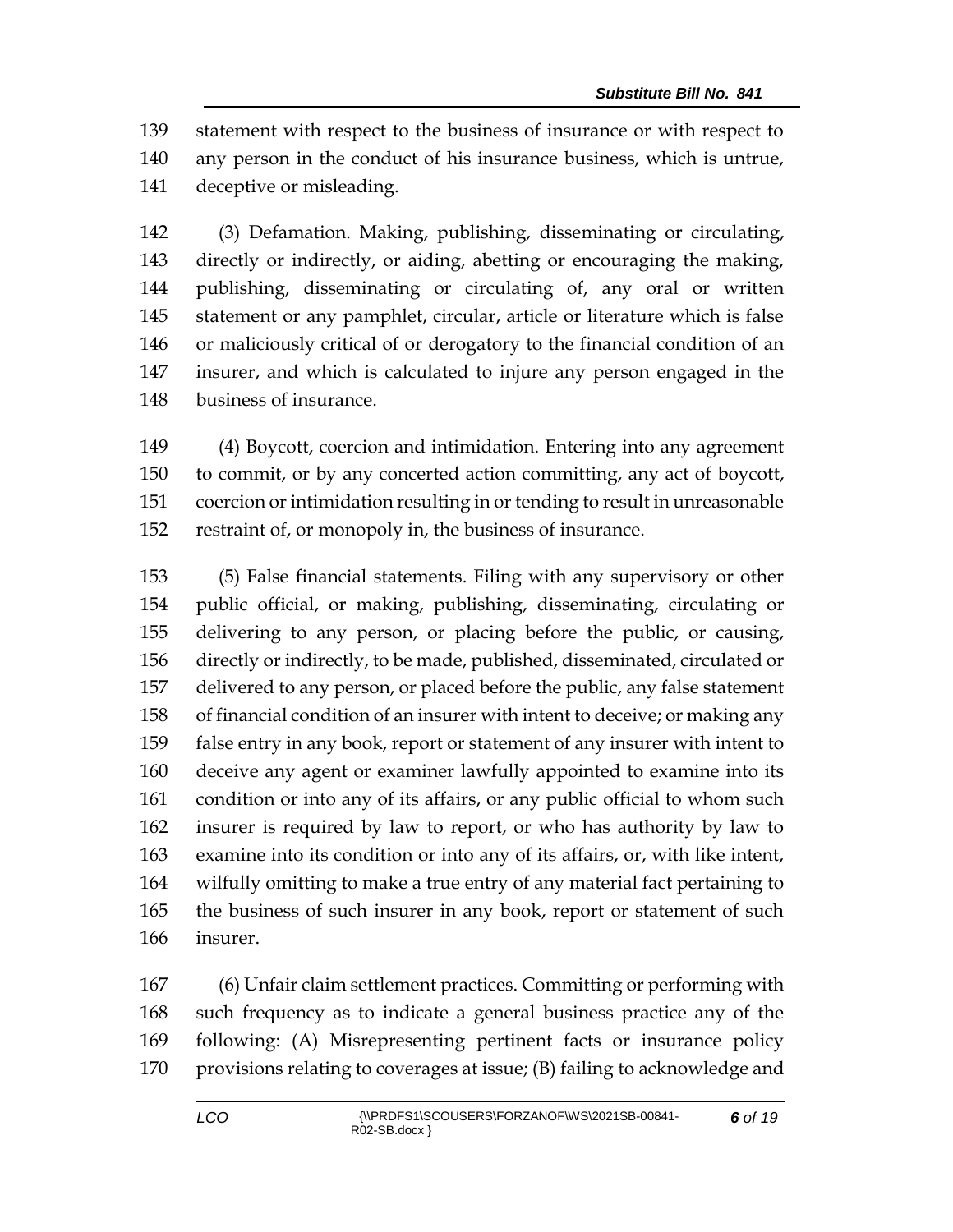act with reasonable promptness upon communications with respect to claims arising under insurance policies; (C) failing to adopt and implement reasonable standards for the prompt investigation of claims arising under insurance policies; (D) refusing to pay claims without conducting a reasonable investigation based upon all available information; (E) failing to affirm or deny coverage of claims within a reasonable time after proof of loss statements have been completed; (F) not attempting in good faith to effectuate prompt, fair and equitable settlements of claims in which liability has become reasonably clear; (G) compelling insureds to institute litigation to recover amounts due under an insurance policy by offering substantially less than the amounts ultimately recovered in actions brought by such insureds; (H) attempting to settle a claim for less than the amount to which a reasonable man would have believed he was entitled by reference to written or printed advertising material accompanying or made part of an application; (I) attempting to settle claims on the basis of an application which was altered without notice to, or knowledge or consent of the insured; (J) making claims payments to insureds or beneficiaries not accompanied by statements setting forth the coverage under which the payments are being made; (K) making known to insureds or claimants a policy of appealing from arbitration awards in favor of insureds or claimants for the purpose of compelling them to accept settlements or compromises less than the amount awarded in arbitration; (L) delaying the investigation or payment of claims by requiring an insured, claimant, or the physician of either to submit a preliminary claim report and then requiring the subsequent submission of formal proof of loss forms, both of which submissions contain substantially the same information; (M) failing to promptly settle claims, where liability has become reasonably clear, under one portion of the insurance policy coverage in order to influence settlements under other portions of the insurance policy coverage; (N) failing to promptly provide a reasonable explanation of the basis in the insurance policy in relation to the facts or applicable law for denial of a claim or for the offer of a compromise settlement; (O) using as a basis for cash settlement with a first party automobile insurance claimant an amount which is less than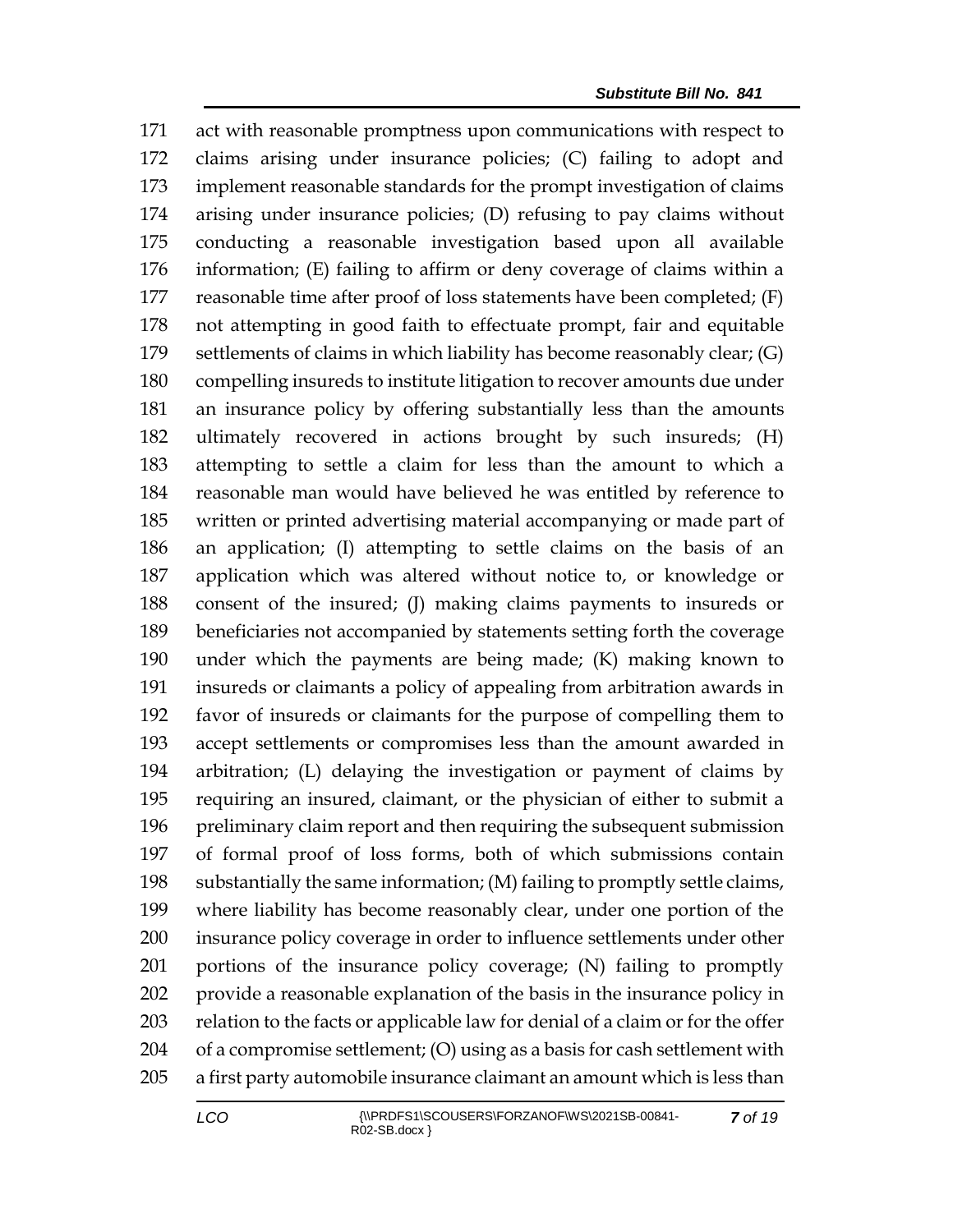the amount which the insurer would pay if repairs were made unless such amount is agreed to by the insured or provided for by the insurance policy.

 (7) Failure to maintain complaint handling procedures. Failure of any person to maintain complete record of all the complaints which it has received since the date of its last examination. This record shall indicate the total number of complaints, their classification by line of insurance, the nature of each complaint, the disposition of these complaints, and the time it took to process each complaint. For purposes of this subsection "complaint" means any written communication primarily expressing a grievance.

 (8) Misrepresentation in insurance applications. Making false or fraudulent statements or representations on or relative to an application for an insurance policy for the purpose of obtaining a fee, commission, money or other benefit from any insurer, producer or individual.

 (9) Any violation of any one of sections 38a-358, 38a-446, 38a-447, 38a- 488, 38a-825, 38a-826, 38a-828 and 38a-829. None of the following practices shall be considered discrimination within the meaning of section 38a-446 or 38a-488 or a rebate within the meaning of section 38a- 825: (A) Paying bonuses to policyholders or otherwise abating their premiums in whole or in part out of surplus accumulated from nonparticipating insurance, provided any such bonuses or abatement of premiums shall be fair and equitable to policyholders and for the best interests of the company and its policyholders; (B) in the case of policies issued on the industrial debit plan, making allowance to policyholders who have continuously for a specified period made premium payments directly to an office of the insurer in an amount which fairly represents 233 the saving in collection expense; (C) readjustment of the rate of premium for a group insurance policy based on loss or expense experience, or both, at the end of the first or any subsequent policy year, which may be made retroactive for such policy year.

(10) Notwithstanding any provision of any policy of insurance,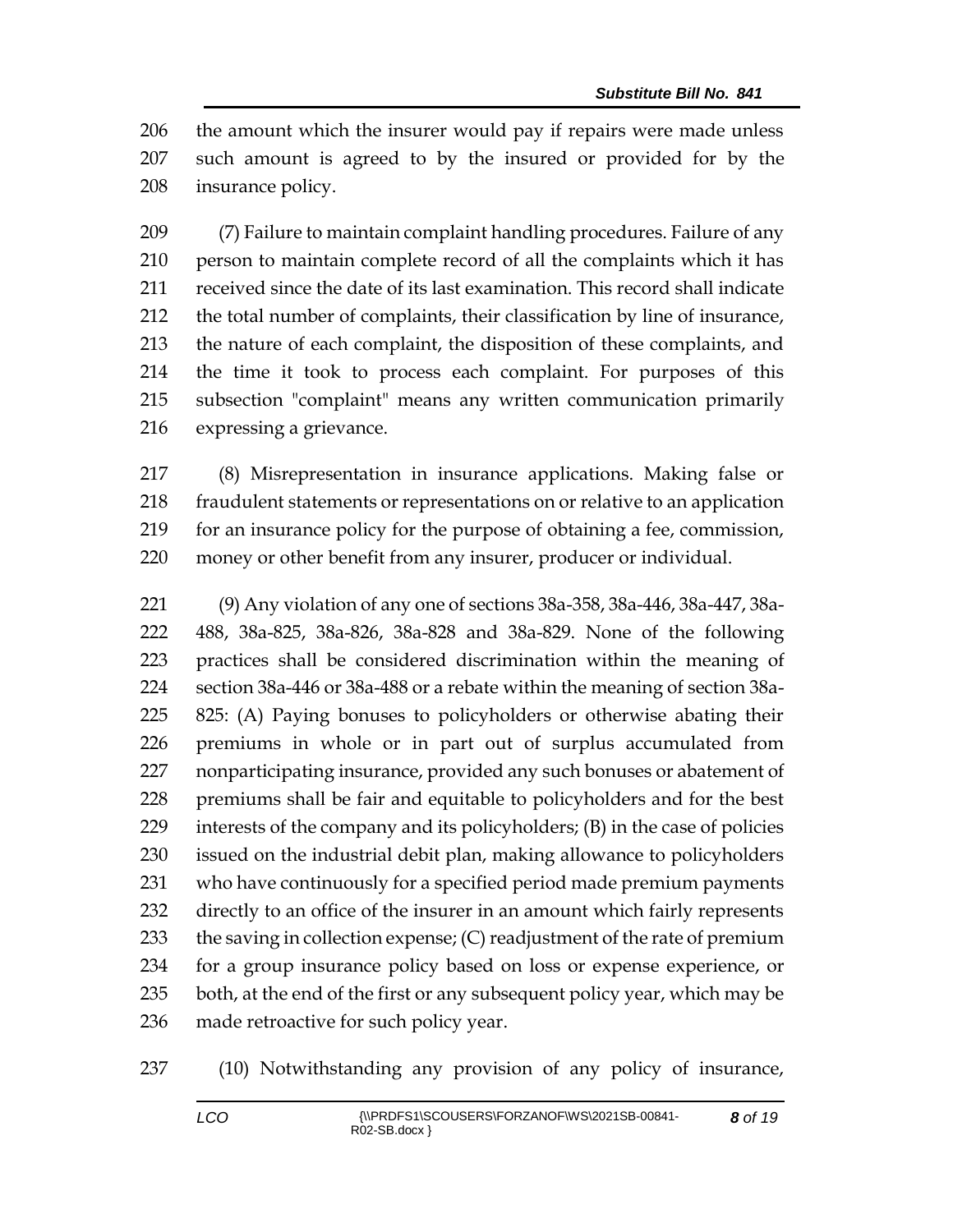certificate or service contract, whenever such insurance policy or certificate or service contract provides for reimbursement for any services which may be legally performed by any practitioner of the healing arts licensed to practice in this state, reimbursement under such insurance policy, certificate or service contract shall not be denied because of race, color or creed nor shall any insurer make or permit any unfair discrimination against particular individuals or persons so licensed.

 (11) Favored agent or insurer: Coercion of debtors. (A) No person may (i) require, as a condition precedent to the lending of money or extension of credit, or any renewal thereof, that the person to whom such money or credit is extended or whose obligation the creditor is to acquire or finance, negotiate any policy or contract of insurance through a particular insurer or group of insurers or producer or group of producers; (ii) unreasonably disapprove the insurance policy provided by a borrower for the protection of the property securing the credit or lien; (iii) require directly or indirectly that any borrower, mortgagor, purchaser, insurer or producer pay a separate charge, in connection with the handling of any insurance policy required as security for a loan on real estate or pay a separate charge to substitute the insurance policy of one insurer for that of another; or (iv) use or disclose information resulting from a requirement that a borrower, mortgagor or purchaser furnish insurance of any kind on real property being conveyed or used as collateral security to a loan, when such information is to the advantage of the mortgagee, vendor or lender, or is to the detriment of the borrower, mortgagor, purchaser, insurer or the producer complying with such a requirement.

 (B) (i) Subparagraph (A)(iii) of this subdivision shall not include the interest which may be charged on premium loans or premium advancements in accordance with the security instrument. (ii) For 268 purposes of subparagraph  $(A)(ii)$  of this subdivision, such disapproval shall be deemed unreasonable if it is not based solely on reasonable standards uniformly applied, relating to the extent of coverage required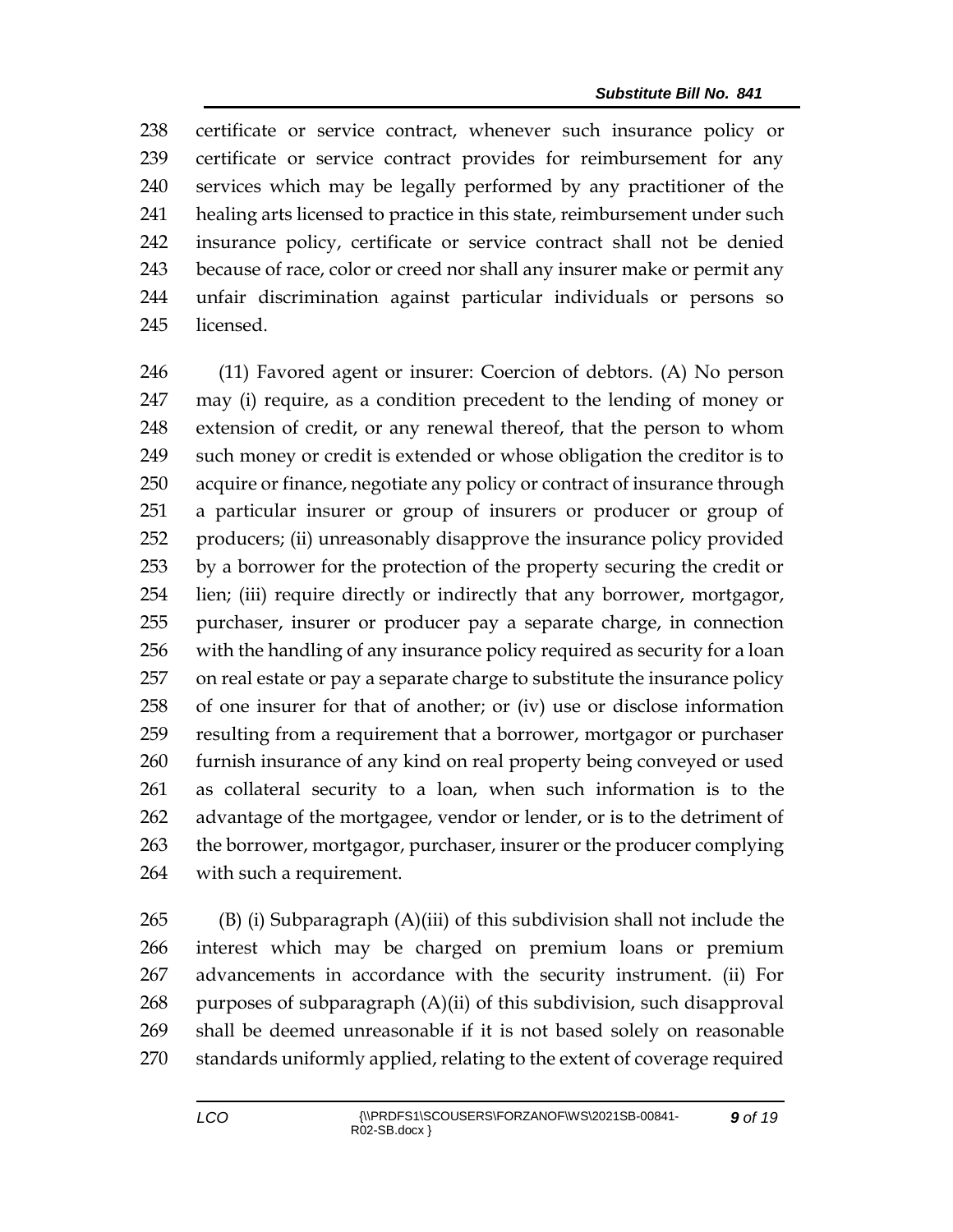and the financial soundness and the services of an insurer. Such standards shall not discriminate against any particular type of insurer, nor shall such standards call for the disapproval of an insurance policy because such policy contains coverage in addition to that required. (iii) The commissioner may investigate the affairs of any person to whom 276 this subdivision applies to determine whether such person has violated this subdivision. If a violation of this subdivision is found, the person in violation shall be subject to the same procedures and penalties as are applicable to other provisions of section 38a-815, subsections (b) and (e) of section 38a-817 and this section. (iv) For purposes of this section, "person" includes any individual, corporation, limited liability company, association, partnership or other legal entity.

 (12) Refusing to insure, refusing to continue to insure or limiting the amount, extent or kind of coverage available to an individual or charging an individual a different rate for the same coverage because of physical disability, mental or nervous condition as set forth in section 38a-488a or intellectual disability, except where the refusal, limitation or rate differential is based on sound actuarial principles or is related to actual or reasonably anticipated experience.

 (13) Refusing to insure, refusing to continue to insure or limiting the amount, extent or kind of coverage available to an individual or charging an individual a different rate for the same coverage solely because of blindness or partial blindness. For purposes of this subdivision, "refusal to insure" includes the denial by an insurer of disability insurance coverage on the grounds that the policy defines "disability" as being presumed in the event that the insured is blind or partially blind, except that an insurer may exclude from coverage any disability, consisting solely of blindness or partial blindness, when such condition existed at the time the policy was issued. Any individual who is blind or partially blind shall be subject to the same standards of sound actuarial principles or actual or reasonably anticipated experience as are sighted persons with respect to all other conditions, including the underlying cause of the blindness or partial blindness.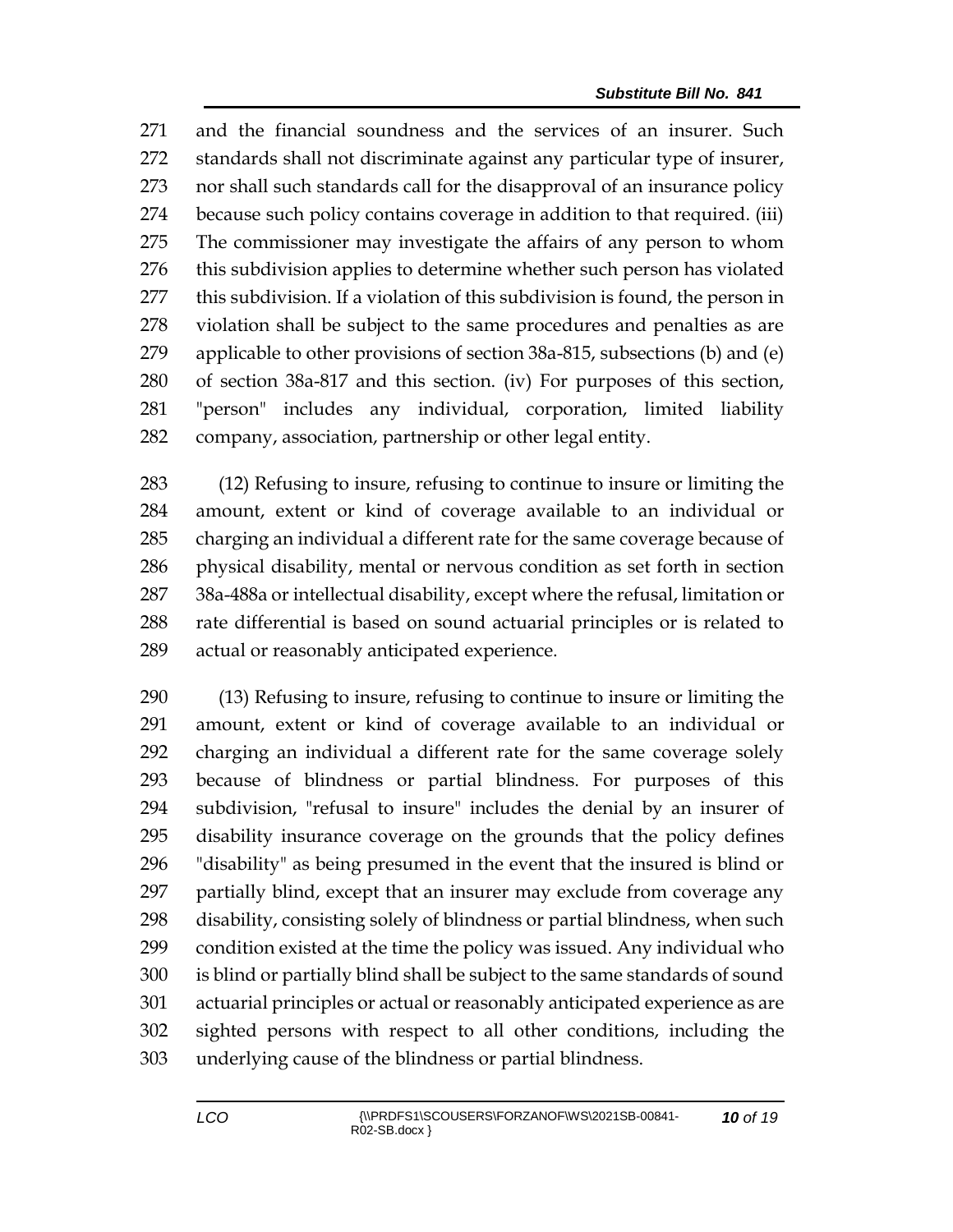(14) Refusing to insure, refusing to continue to insure or limiting the amount, extent or kind of coverage available to an individual or charging an individual a different rate for the same coverage because of exposure to diethylstilbestrol through the female parent.

 (15) (A) Failure by an insurer, or any other entity responsible for providing payment to a health care provider pursuant to an insurance policy, to pay accident and health claims, including, but not limited to, claims for payment or reimbursement to health care providers, within the time periods set forth in subparagraph (B) of this subdivision, unless the Insurance Commissioner determines that a legitimate dispute exists as to coverage, liability or damages or that the claimant has fraudulently caused or contributed to the loss. Any insurer, or any other entity responsible for providing payment to a health care provider pursuant to an insurance policy, who fails to pay such a claim or request within the time periods set forth in subparagraph (B) of this subdivision shall pay the claimant or health care provider the amount of such claim plus interest at the rate of fifteen per cent per annum, in addition to any other penalties which may be imposed pursuant to sections 38a-11, 38a-25, 38a-41 to 38a-53, inclusive, 38a-57 to 38a-60, inclusive, 38a-62 to 38a-64, inclusive, 38a-76, 38a-83, 38a-84, 38a-117 to 38a-124, inclusive, 38a-129 to 38a-140, inclusive, 38a-146 to 38a-155, inclusive, 38a-283, 38a-288 to 38a-290, inclusive, 38a-319, 38a-320, 38a-459, 38a-464, 38a-815 to 38a-819, inclusive, 38a-824 to 38a-826, inclusive, and 38a-828 to 38a-830, inclusive. Whenever the interest due a claimant or health care provider pursuant to this section is less than one dollar, the insurer shall deposit such amount in a separate interest-bearing account in which all such amounts shall be deposited. At the end of each calendar year each such insurer shall donate such amount to The University of Connecticut Health Center.

 (B) Each insurer or other entity responsible for providing payment to a health care provider pursuant to an insurance policy subject to this section, shall pay claims not later than:

(i) For claims filed in paper format, sixty days after receipt by the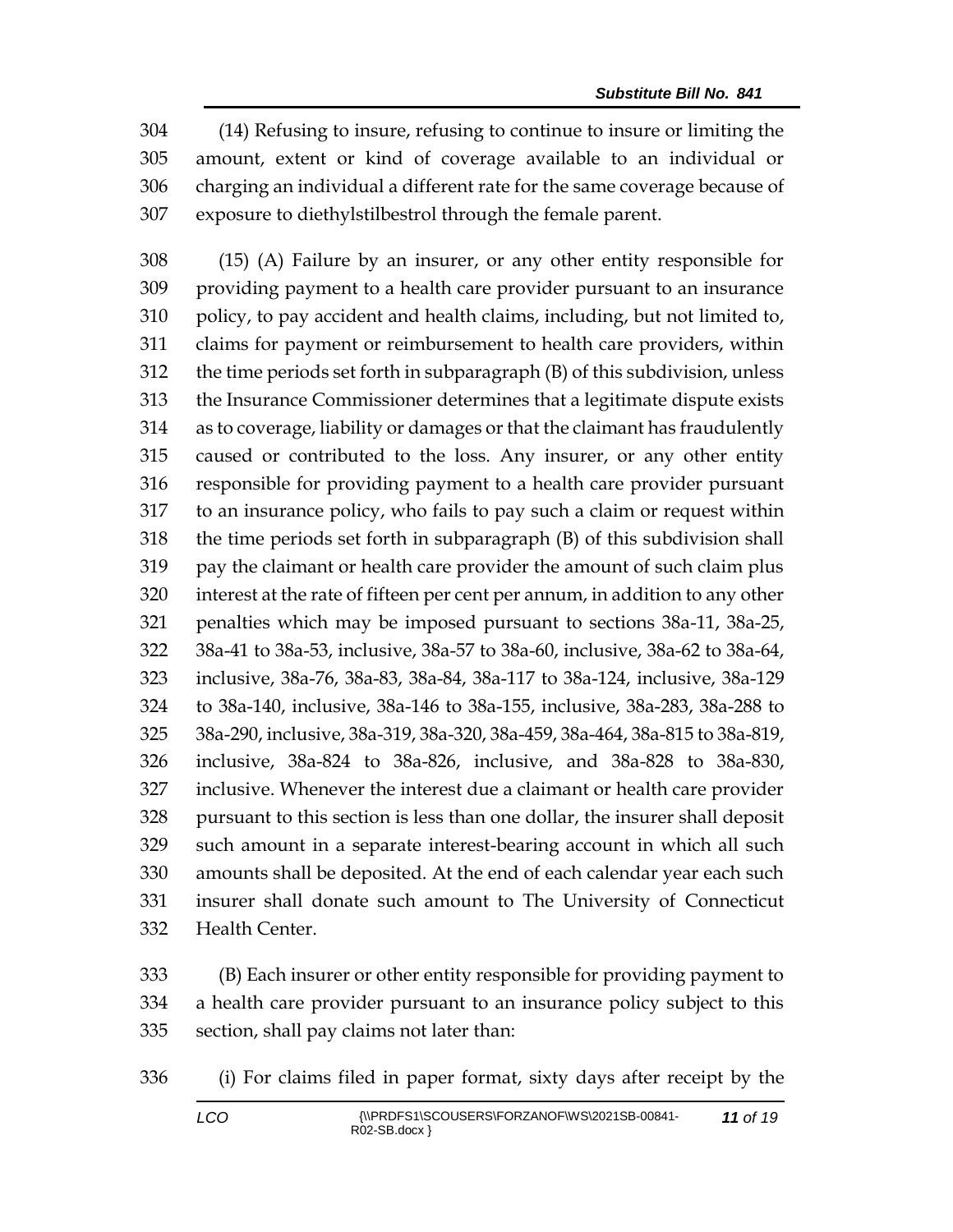insurer of the claimant's proof of loss form or the health care provider's request for payment filed in accordance with the insurer's practices or procedures, except that when there is a deficiency in the information needed for processing a claim, as determined in accordance with section 38a-477, the insurer shall (I) send written notice to the claimant or health care provider, as the case may be, of all alleged deficiencies in information needed for processing a claim not later than thirty days after the insurer receives a claim for payment or reimbursement under the contract, and (II) pay claims for payment or reimbursement under the contract not later than thirty days after the insurer receives the information requested; and

 (ii) For claims filed in electronic format, twenty days after receipt by the insurer of the claimant's proof of loss form or the health care provider's request for payment filed in accordance with the insurer's practices or procedures, except that when there is a deficiency in the information needed for processing a claim, as determined in accordance with section 38a-477, the insurer shall (I) notify the claimant or health care provider, as the case may be, of all alleged deficiencies in information needed for processing a claim not later than ten days after the insurer receives a claim for payment or reimbursement under the contract, and (II) pay claims for payment or reimbursement under the contract not later than ten days after the insurer receives the information requested.

 (C) As used in this subdivision, "health care provider" means a person licensed to provide health care services under chapter 368d, chapter 368v, chapters 370 to 373, inclusive, 375 to 383c, inclusive, 384a to 384c, inclusive, or chapter 400j.

 (16) Failure to pay, as part of any claim for a damaged motor vehicle under any automobile insurance policy where the vehicle has been declared to be a constructive total loss, an amount equal to the sum of (A) the settlement amount on such vehicle plus, whenever the insurer takes title to such vehicle, (B) an amount determined by multiplying such settlement amount by a percentage equivalent to the current sales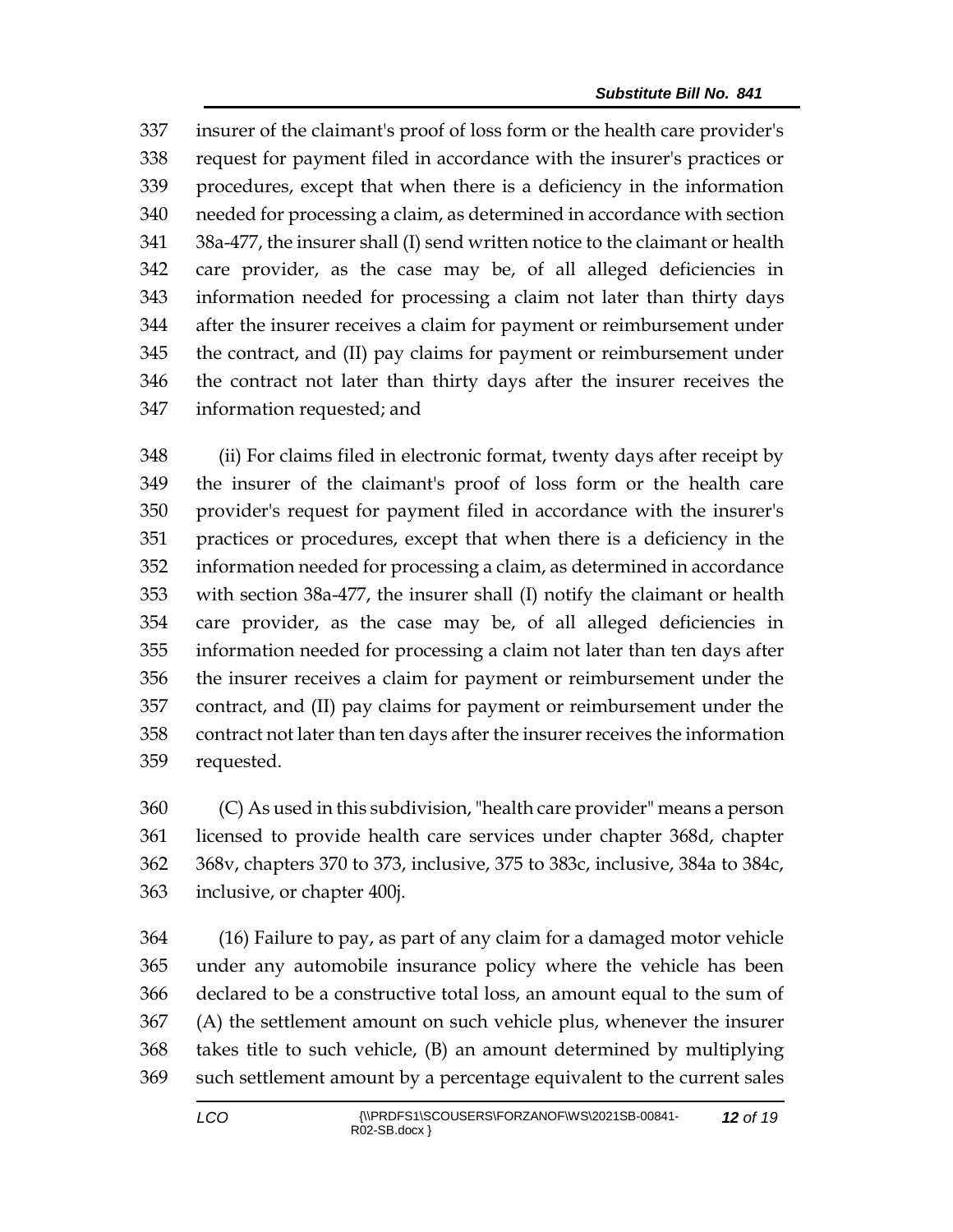tax rate established in section 12-408. For purposes of this subdivision, "constructive total loss" means the cost to repair or salvage damaged property, or the cost to both repair and salvage such property, equals or exceeds the total value of the property at the time of the loss.

 (17) Any violation of section 42-260, by an extended warranty provider subject to the provisions of said section, including, but not limited to: (A) Failure to include all statements required in subsections (c) and (f) of section 42-260 in an issued extended warranty; (B) offering an extended warranty without being (i) insured under an adequate extended warranty reimbursement insurance policy or (ii) able to demonstrate that reserves for claims contained in the provider's financial statements are not in excess of one-half the provider's audited net worth; (C) failure to submit a copy of an issued extended warranty form or a copy of such provider's extended warranty reimbursement policy form to the Insurance Commissioner.

 (18) With respect to an insurance company, hospital service corporation, health care center or fraternal benefit society providing individual or group health insurance coverage of the types specified in subdivisions (1), (2), (4), (6), (10), (11) and (12) of section 38a-469, refusing to insure, refusing to continue to insure or limiting the amount, extent or kind of coverage available to an individual or charging an individual a different rate for the same coverage because such individual has been a victim of family violence.

 (19) With respect to an insurance company, hospital service corporation, health care center or fraternal benefit society providing individual or group health insurance coverage of the types specified in subdivisions (1), (2), (3), (4), (6), (9), (10), (11) and (12) of section 38a-469, refusing to insure, refusing to continue to insure or limiting the amount, extent or kind of coverage available to an individual or charging an individual a different rate for the same coverage because of genetic information. Genetic information indicating a predisposition to a disease or condition shall not be deemed a preexisting condition in the absence of a diagnosis of such disease or condition that is based on other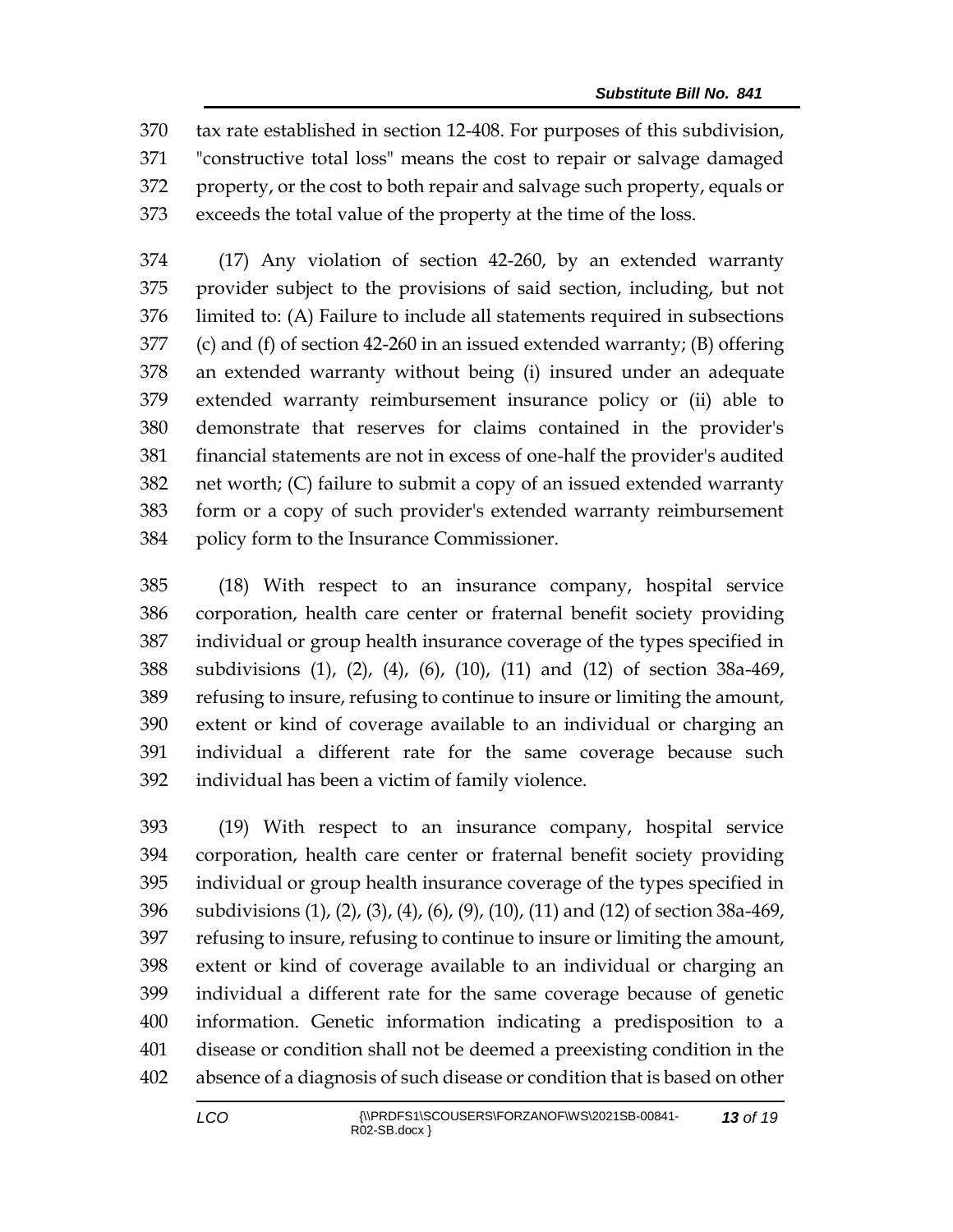medical information. An insurance company, hospital service corporation, health care center or fraternal benefit society providing individual health coverage of the types specified in subdivisions (1), (2), (3), (4), (6), (9), (10), (11) and (12) of section 38a-469, shall not be prohibited from refusing to insure or applying a preexisting condition limitation, to the extent permitted by law, to an individual who has been diagnosed with a disease or condition based on medical information other than genetic information and has exhibited symptoms of such disease or condition. For the purposes of this subsection, "genetic information" means the information about genes, gene products or inherited characteristics that may derive from an individual or family member.

(20) Any violation of sections 38a-465 to 38a-465q, inclusive.

 (21) With respect to a managed care organization, as defined in section 38a-478, failing to establish a confidentiality procedure for medical record information, as required by section 38a-999.

(22) Any violation of sections 38a-591d to 38a-591f, inclusive.

- (23) Any violation of section 38a-472j.
- (24) Any violation of section 2 of this act.

 Sec. 4. (NEW) (*Effective July 1, 2021*) (a) (1) Except as provided in subsection (b) of this section, no insurer that delivers, issues for delivery, renews, amends or endorses a homeowners insurance policy in this state on or after July 1, 2021, that is subject to the requirements of sections 38a-663 to 38a-696, inclusive, of the general statutes shall cancel such policy unless:

428 (A) If such policy is not a renewal policy and has been in effect for fewer than sixty days, such insurer sends a written cancellation notice to the named insured:

(i) At least ten days before the effective date of such cancellation for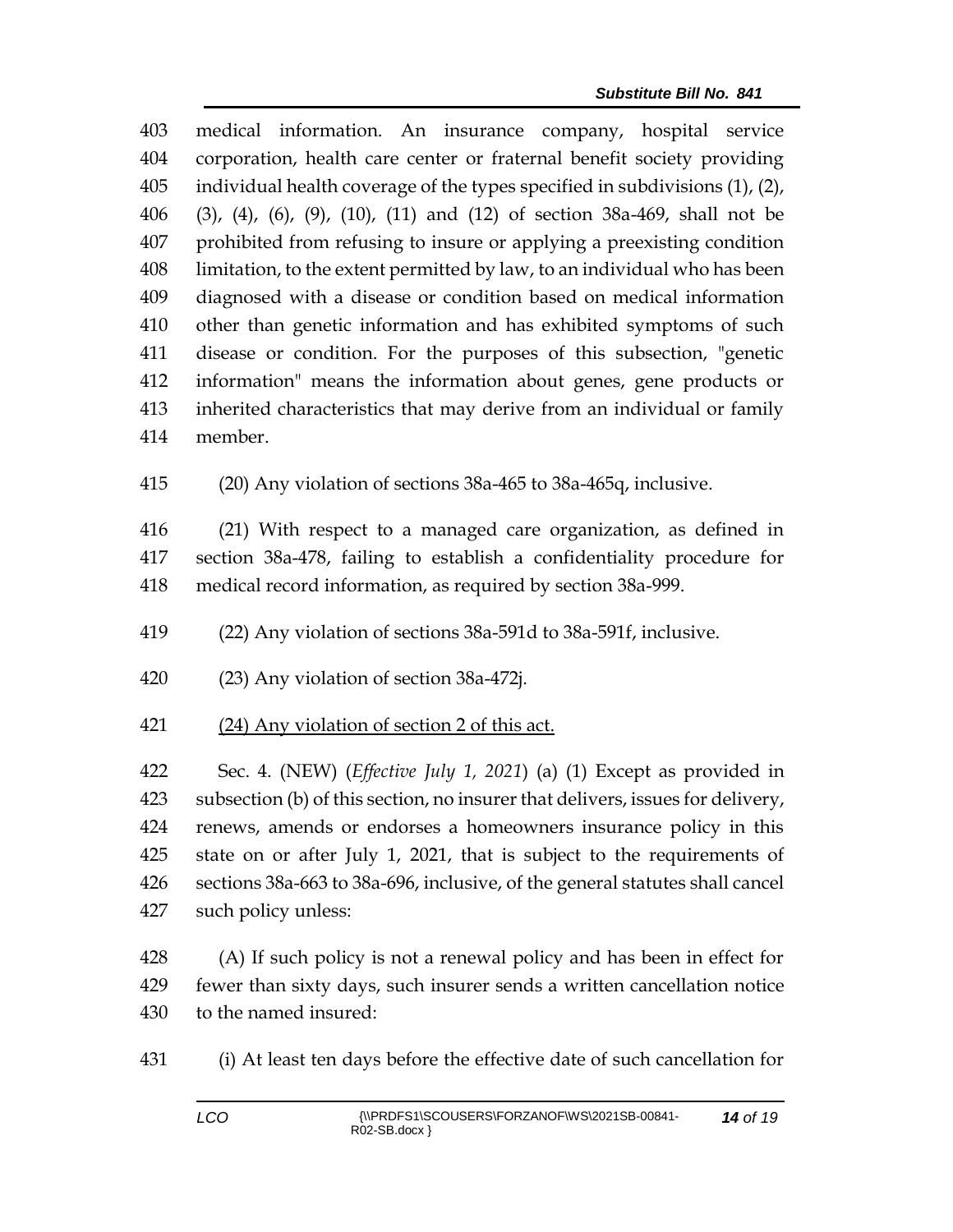nonpayment of premium disclosing:

(I) Such cancellation;

 (II) That the named insured may avoid such cancellation and continue coverage under such policy by paying, before the effective date of such cancellation, such unpaid premium; and

 (III) That any excess premium, if not tendered by the insurer, shall be refunded to the named insured upon demand by the named insured; or

 (ii) At least thirty days before the effective date of such cancellation 440 for any reason other than nonpayment of premium disclosing:

(I) Such cancellation;

(II) The reason for such cancellation;

(III) The effective date of such cancellation; and

 (IV) That any excess premium, if not tendered by the insurer, shall be refunded to the named insured upon demand by the named insured; or

 (B) If such policy is not a renewal policy and has been in effect for at least sixty days, or if such policy is an effective renewal policy, such insurer sends a written cancellation notice to the named insured:

 (i) At least ten days before the effective date of such cancellation for nonpayment of premium disclosing:

(I) Such cancellation;

 (II) That the named insured may avoid such cancellation and continue coverage under such policy by paying, before the effective date of such cancellation, such unpaid premium; and

 (III) That any excess premium, if not tendered by the insurer, shall be refunded to the named insured upon demand by the named insured; or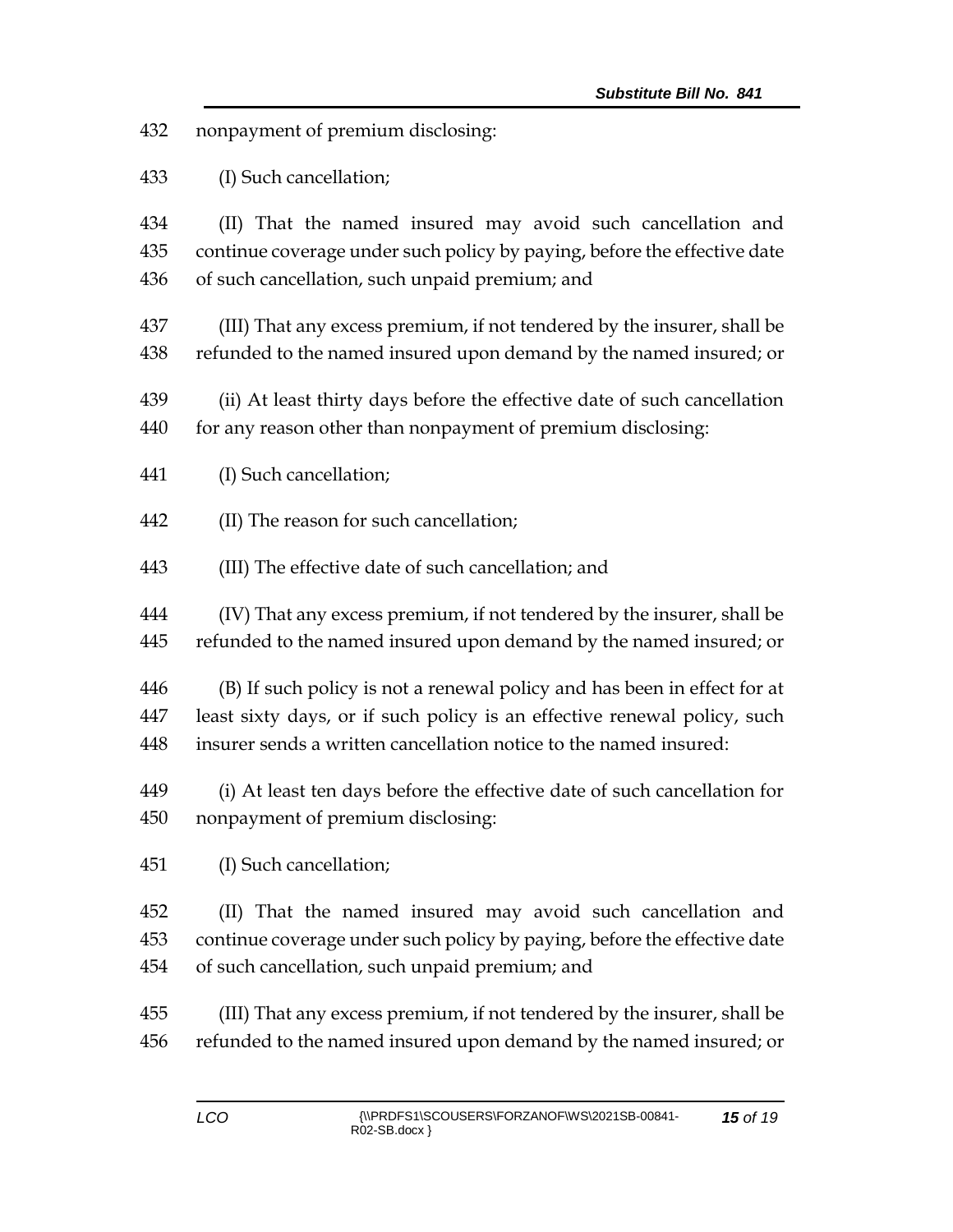(ii) At least thirty days before the effective date of such cancellation for fraud or misrepresentation of any material fact made by the named insured in obtaining coverage under such policy that, if discovered by such insurer, would have caused such insurer not to issue or renew such policy, as applicable, or any physical change in the covered property that materially increases a hazard insured against under such policy disclosing:

(I) The effective date of such cancellation; and

 (II) That any excess premium, if not tendered by the insurer, shall be refunded to the named insured upon demand by the named insured.

 (2) No insurer may cancel a homeowners insurance policy described in subparagraph (B) of subdivision (1) of this subsection for any reason other than:

(A) Nonpayment of premium;

 (B) Fraud or misrepresentation of any material fact made by the named insured in obtaining coverage under such policy that, if discovered by the insurer, would have caused the insurer not to issue or renew such policy, as applicable; or

 (C) Any physical change in the covered property that materially increases a hazard insured against under such policy.

 (3) No notice of cancellation required under subdivision (1) of this subsection shall be effective unless such notice is sent to the named insured by registered mail, certified mail or mail evidenced by a certificate of mailing, or, if agreed by the insurer and the named insured, by electronic means evidenced by a delivery receipt.

 (b) No notice of cancellation is required under subsection (a) of this section if the homeowners insurance policy is transferred from the insurer to an affiliate of such insurer for another policy with no interruption of coverage and the same terms, conditions and provisions,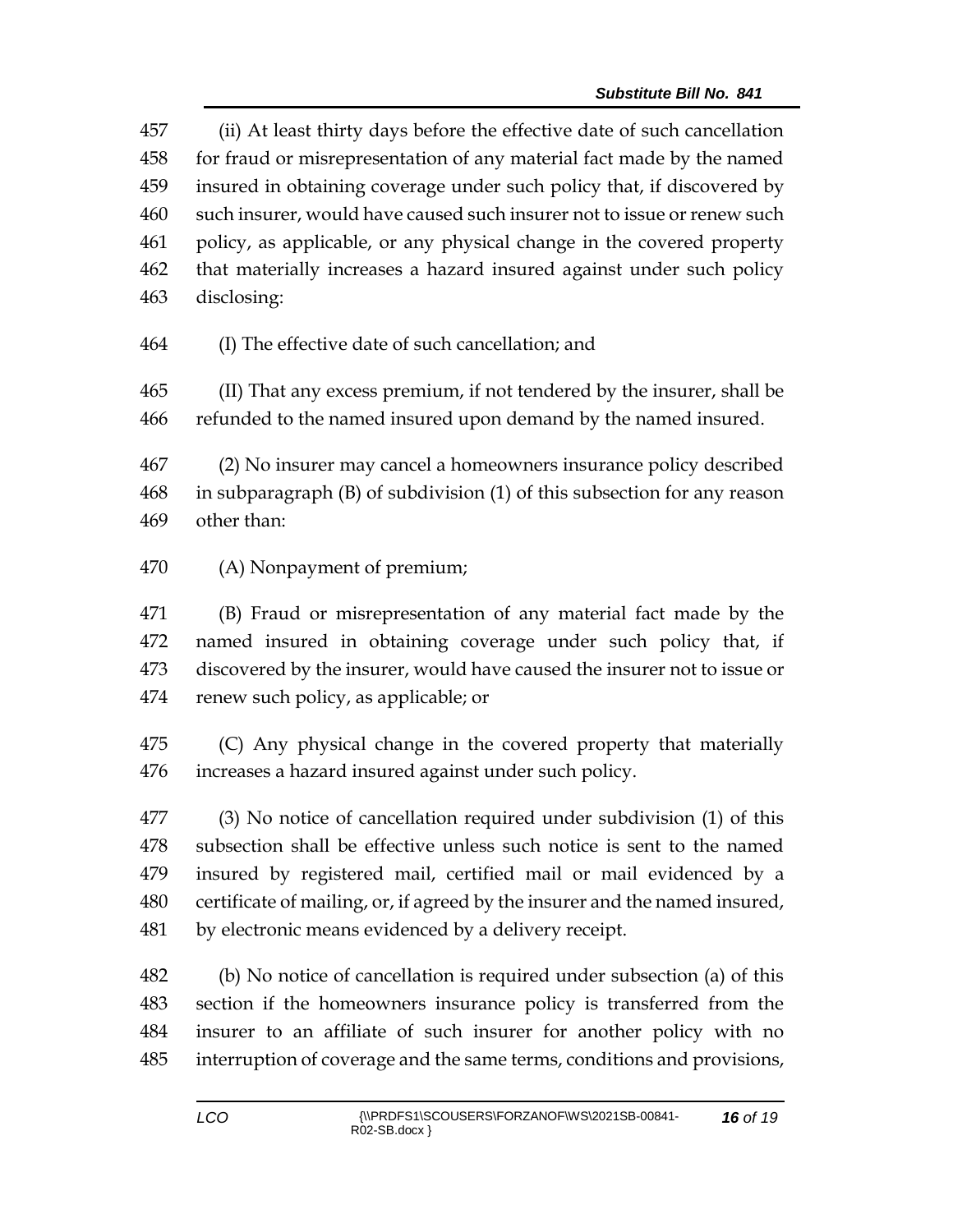including policy limits, as the transferred policy, except that the insurer to which the policy is transferred shall not be prohibited from applying such insurer's rates and rating plans at the time of renewal.

 (c) The named insured under a homeowners insurance policy described in subsection (a) of this section may cancel such policy at any time by sending to the insurer that delivered, issued for delivery, renewed, amended or endorsed such policy a written notice disclosing the effective date of such cancellation.

 Sec. 5. Section 38a-646 of the general statutes is repealed and the following is substituted in lieu thereof (*Effective October 1, 2021*):

 As used in sections 38a-645 to 38a-658, inclusive, except as otherwise provided herein:

 (1) "Credit life insurance" means insurance on the life of a debtor pursuant to or in connection with a specific loan or other credit transaction;

 (2) "Credit accident and health insurance" means insurance on a debtor to provide indemnity for payments becoming due on a specific loan or other credit transaction while the debtor is disabled as defined in the policy;

 (3) "Creditor" means the lender of money or vendor or lessor of goods, services, property, rights or privileges for which payment is arranged through a credit transaction or any successor to the right, title or interest of any such lender, vendor or lessor, and an affiliate, associate or subsidiary of any of them or any director, officer or employee of any of them or any other person in any way associated with any of them;

 (4) "Debtor" means a borrower of money or a purchaser or lessee of goods, services, property, rights or privileges for which payment is arranged through a credit transaction;

(5) "Indebtedness" means the total amount payable by a debtor to a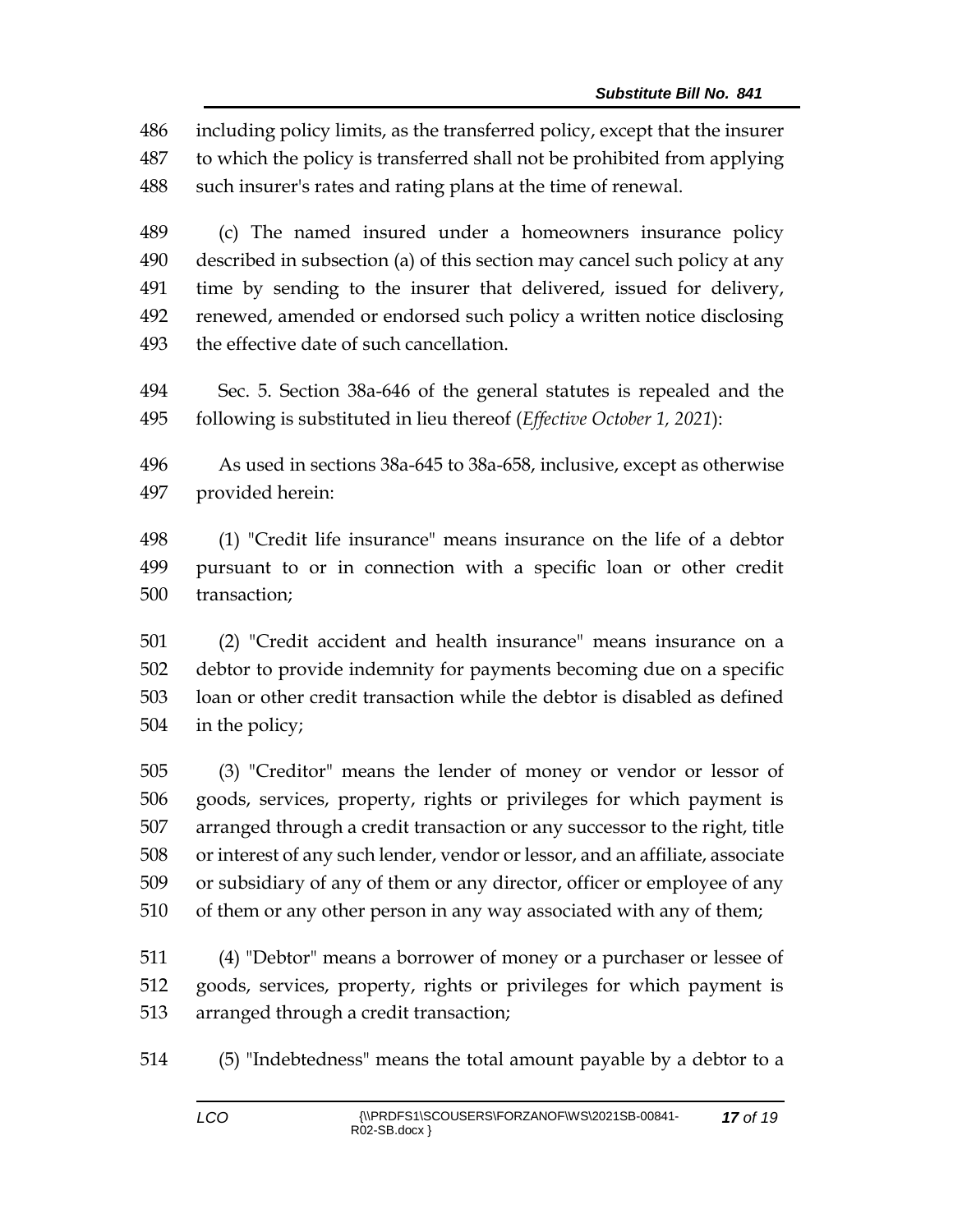creditor in connection with a loan or other credit transaction; **[**.**]** and

 (6) "Loss ratio" means annual incurred claims divided by earned premiums.

 Sec. 6. Subsection (b) of section 38a-651 of the general statutes is repealed and the following is substituted in lieu thereof (*Effective October 1, 2021*):

 (b) The commissioner shall adopt regulations in accordance with the provisions of chapter 54, establishing a procedure for review of such policies, certificates of insurance, notices of proposed insurance, applications for insurance, endorsements and riders, and shall disapprove any such form at any time if: **[**the**]**

 (1) The schedule of premium rates charged or to be charged is, by reasonable assumptions and as determined according to benchmark loss ratio calculations, excessive in relation to the benefits provided; or **[**if it contains**]**

## (2) Such form:

 (A) Has a prima facie loss ratio of less than fifty per cent for any single or joint credit life insurance or credit accident and health insurance policy unless the commissioner approves a premium rate deviation for 534 such policy; or

 (B) Contains provisions which (i) are unjust, unfair, inequitable, misleading, deceptive, **[**or which**]** (ii) encourage misrepresentation of the coverage, or **[**which**]** (iii) are contrary to any provision of the insurance laws or of any rule or regulation promulgated thereunder.

 Sec. 7. Subsection (e) of section 38a-702e of the general statutes is repealed and the following is substituted in lieu thereof (*Effective October 1, 2021*):

(e) Each applicant for an insurance producer license shall, before